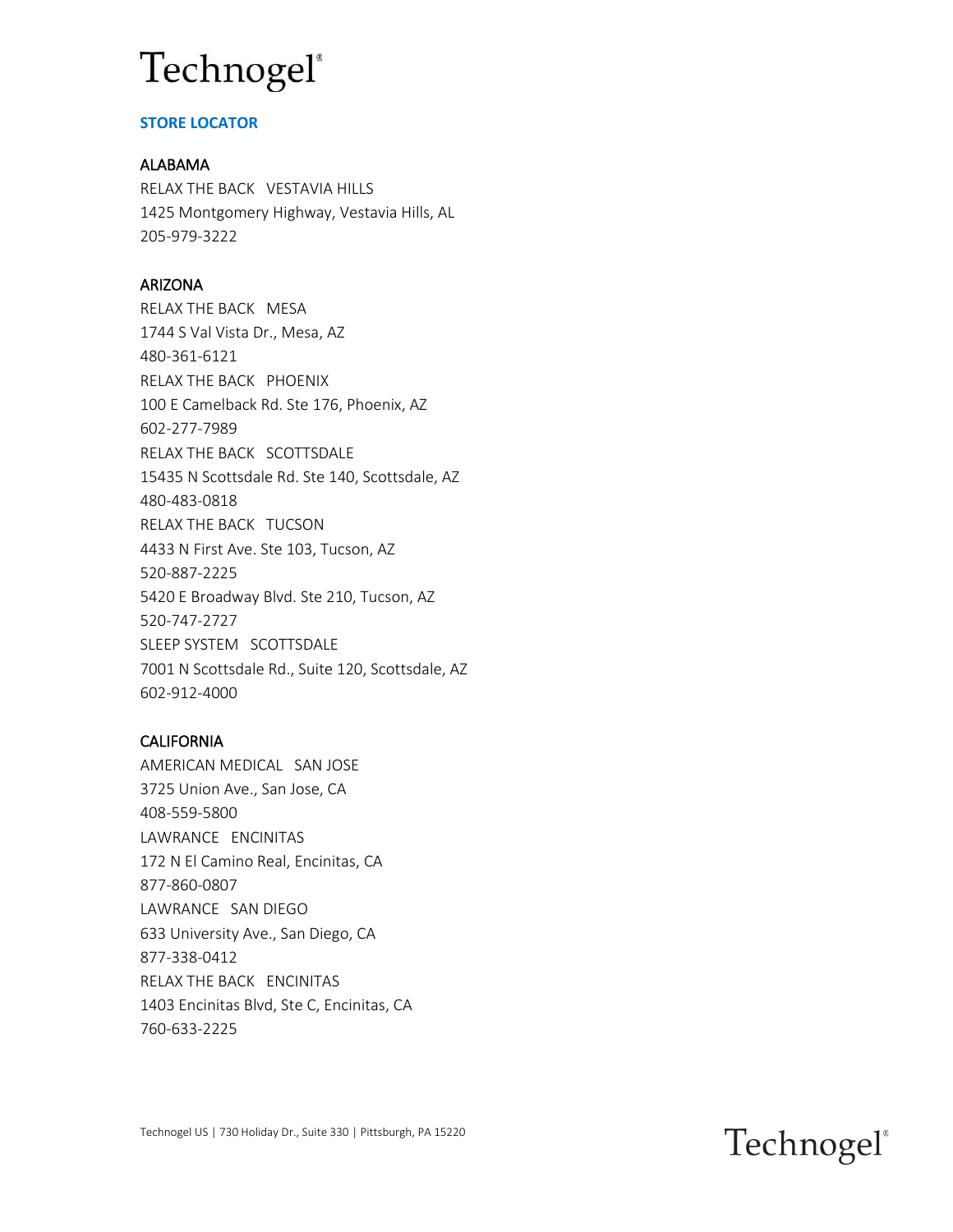RELAX THE BACK HUNTINGTON BEACH 7682 Edinger Ave., Huntington Beach, CA 714-375-7344 RELAX THE BACK LA JOLLA 8657 Villa La Jolla Dr. Ste 207, La Jolla, CA 858-558-2225 RELAX THE BACK LAGUNA NIGUEL 28031 Greenfield Dr. Ste A, Laguna Niguel, CA 949-425-1098 RELAX THE BACK MENLO PARK 1198 El Camino Real, Menlo Park, CA 650-325-2225 RELAX THE BACK PASADENA 709 E Colorado Blvd. Ste 101, Pasadena, CA 626-793-1966 RELAX THE BACK SAN DIEGO 1201 University Ave., San Diego, CA 619-299-2225 RELAX THE BACK SAN FRANCISCO 1765 Van Ness Ave., San Francisco, CA 415-776-2225 RELAX THE BACK SANTA BARBARA 3309 State St. Ste A, Santa Barbara, CA 805-682-2462 RELAX THE BACK SANTA MONICA 2519 Wilshire Blvd., Santa Monica, CA 310-315-2669 RELAX THE BACK STUDIO CITY 12109 Ventura Blvd, Studio City, CA 818-763-2211 RELAX THE BACK THE MARKET PLACE 2891 El Camino Real, Tustin, CA 714-734-4389 RELAX THE BACK THOUSAND OAKS 2897 E Thousand Oaks Blvd., Thousand Oaks, CA 805-494-4091 RELAX THE BACK TORRANCE 19019 Hawthorne Blvd, Ste 100A, Torrance, CA 310-370-2225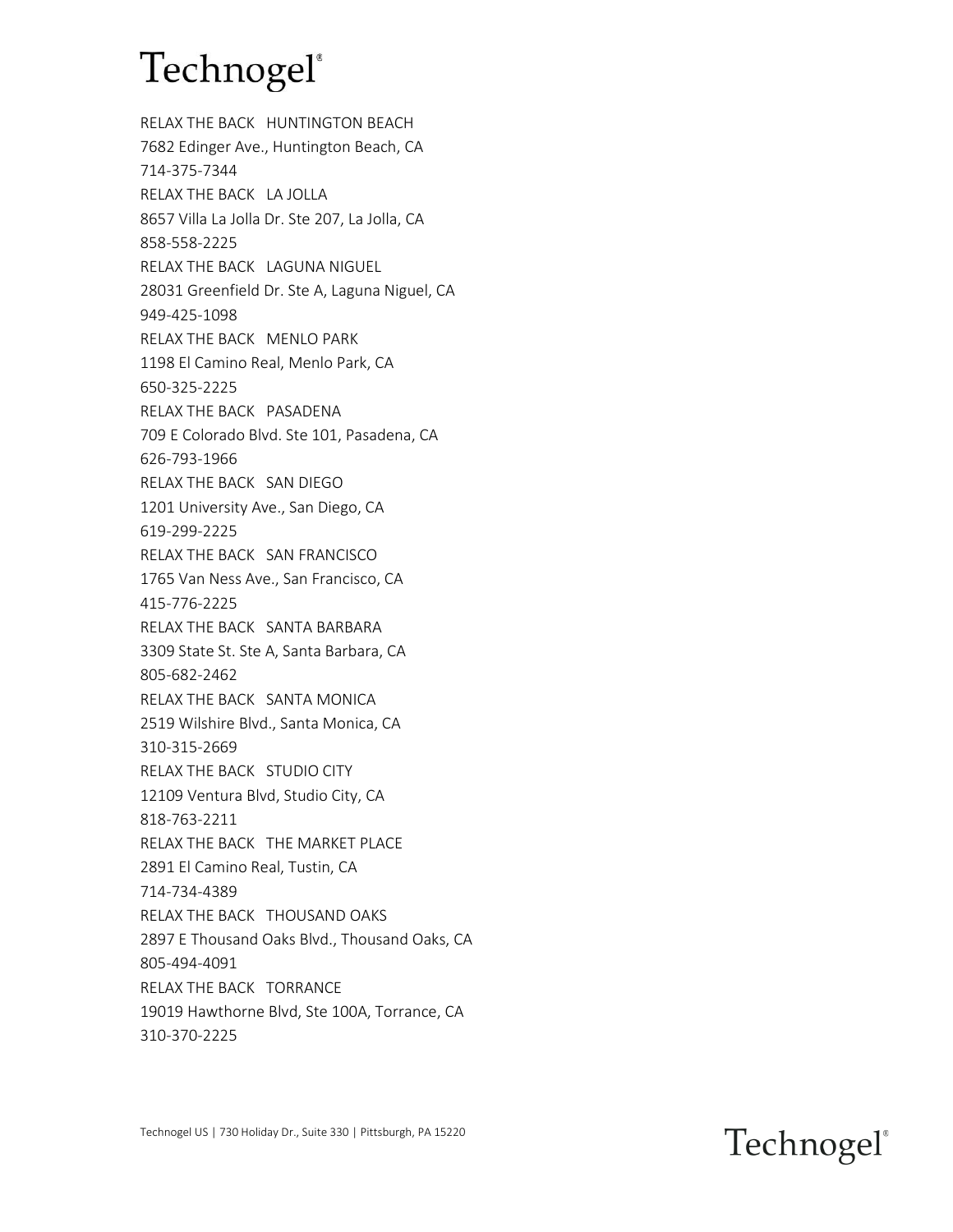RELAX THE BACK WALNUT CREEK 1501 B N California Blvd., Walnut Creek, CA 925-935-5300 SIT N' SLEEP AGOURA HILLS 28501 Canwood Street, Agoura Hills, CA 818-483-7320 SIT N' SLEEP BREA 2500 E Imperial Hwy, Brea, CA 714-482-2193 SIT N' SLEEP BURBANK 308 N Fernando Boulevard, Burbank, CA 818-483-7321 SIT N' SLEEP CARSON 20777 Avalon Blvd., Carson, CA 310-818-2850 SIT N' SLEEP CERRITOS 11727 South Street, Cerritos, CA 562-677-8871 SIT N' SLEEP CHINO 3570 Grand Ave. Suite G, Chino Hills, CA 909-203-5989 SIT N' SLEEP CITY OF COMMERCE 6170 Telegraph Rd., Commerce, CA 323-201-3969 SIT N' SLEEP CITY OF ORANGE 1634 E Katella Ave., Orange, CA 714-919-7389 SIT N' SLEEP COSTA MESA 1706 Newport Blvd., Costa Mesa, CA 949-681-7090 SIT N' SLEEP CULVER CITY 3853 Overland Avenue, Culver City, CA 310-945-3347 SIT N' SLEEP FONTANA 16984 S Highland Ave., Fontana, CA 909-302-1050 SIT N' SLEEP FULLERTON 1620 South Harbor Blvd., Fullerton, CA 714-888-3359

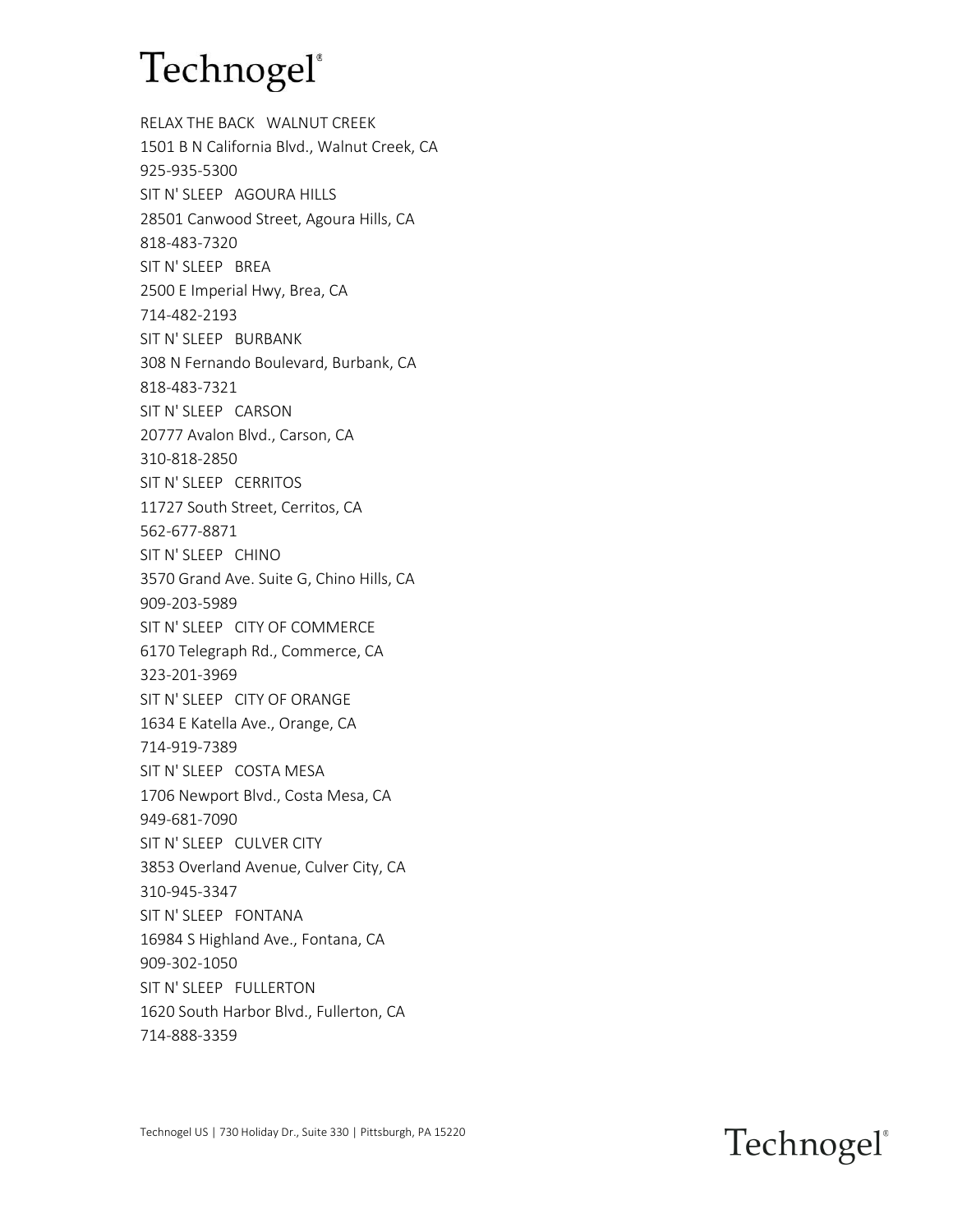SIT N' SLEEP GLENDALE 130 North Central Ave., Glendale, CA 818-630-7943 SIT N' SLEEP LAGUNA HILLS 23501 Avenida De La Carlota, Laguna Hills, CA 949-900-1754 SIT N' SLEEP LONG BEACH 6382 E. Pacific Coast Hwy, Long Beach, CA 562-216-7110 SIT N' SLEEP MONTCLAIR 9197 Central Ave Unit G, Montclair, CA 909-204-7495 SIT N' SLEEP MORENO VALLEY 12550 Day Street, Moreno Valley, CA 951-214-6755 SIT N' SLEEP MURRIETA 39761 Avenida Acacias, Murrieta, CA 951-973-7242 SIT N' SLEEP NORCO 1411 Hamner Ave., Norco, CA 951-547-3661 SIT N' SLEEP NORTHRIDGE 8951 Tampa Ave., Northridge, CA 818-721-5392 SIT N' SLEEP ONTARIO 990 N Ontario Mills Dr. Suite F, Ontario, CA 909-527-8691 SIT N' SLEEP OXNARD 2200 Outlet Center Dr #390, Oxnard,CA 805-330-8662 SIT N' SLEEP PALMDALE 39432 Trade Center Dr., Palmdale, CA 661-208-4399 SIT N' SLEEP PASADENA 310 S Lake Ave., Pasadena, CA 626-773-4373 SIT N' SLEEP REDLANDS 2065 Orange Tree Ln, Redlands, CA 909-255-8129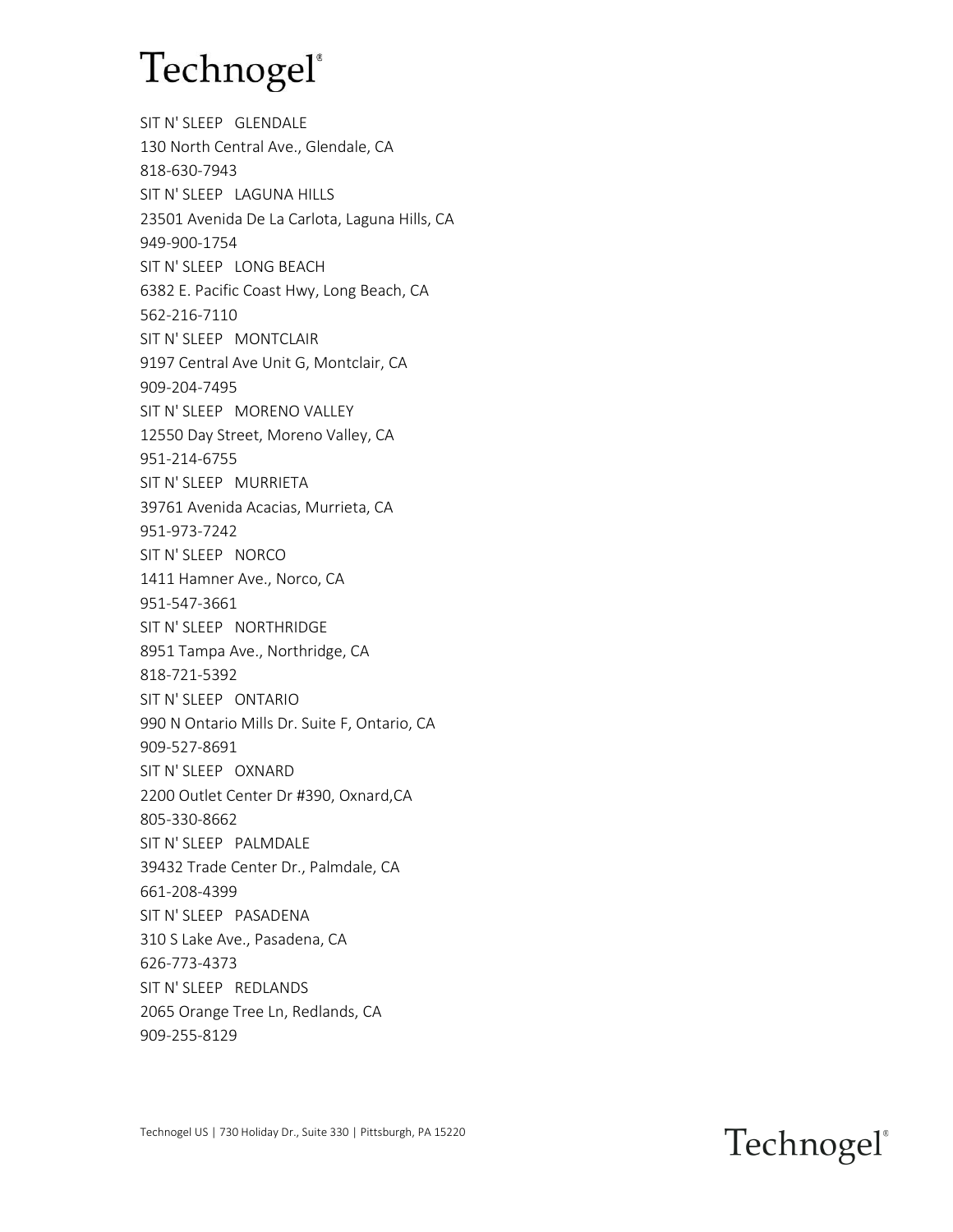SIT N' SLEEP SAN CLEMENTE 115 N El Camino Real, San Clemente, CA 949-373-7824

SIT N' SLEEP SANTA ANA 1548 E Brookhollow Dr. Suite B, Santa Ana, CA 714-852-6987 SIT N' SLEEP SANTA CLARITA 25017 The Old RD., Valencia, CA 661-705-7904 SIT N' SLEEP SANTA MONICA 2828 Wilshire Blvd., Santa Monica, CA 424-289-2599 SIT N' SLEEP SHERMAN OAKS 14936 Ventura Blvd., Sherman Oaks, CA 818-933-2331 SIT N' SLEEP STUDIO CITY 12318 Ventura Blvd., Studio City, CA 818-432-2815 SIT N' SLEEP TARZANA 19119 Ventura Blvd., Tarzana, CA 818-654-8099 SIT N' SLEEP TORRANCE 18833 Hawthorne Blvd., Torrance, CA 310-802-7506 SIT N' SLEEP VICTORVILLE 14350 Bear Valley Rd #201, Victorville, CA 760-269-7858 SIT N' SLEEP WEST COVINA 1705 W Garvey Ave. N, West Covina, CA 626-214-7270 SIT N' SLEEP WEST HOLLYWOOD 969 N La Brea Ave., Los Angeles, CA 323-785-4085

#### COLORADO

RELAX THE BACK COLORADO SPRINGS 1234 E Woodmen Rd. Ste 130, Colorado Springs, CO 719-574-0202



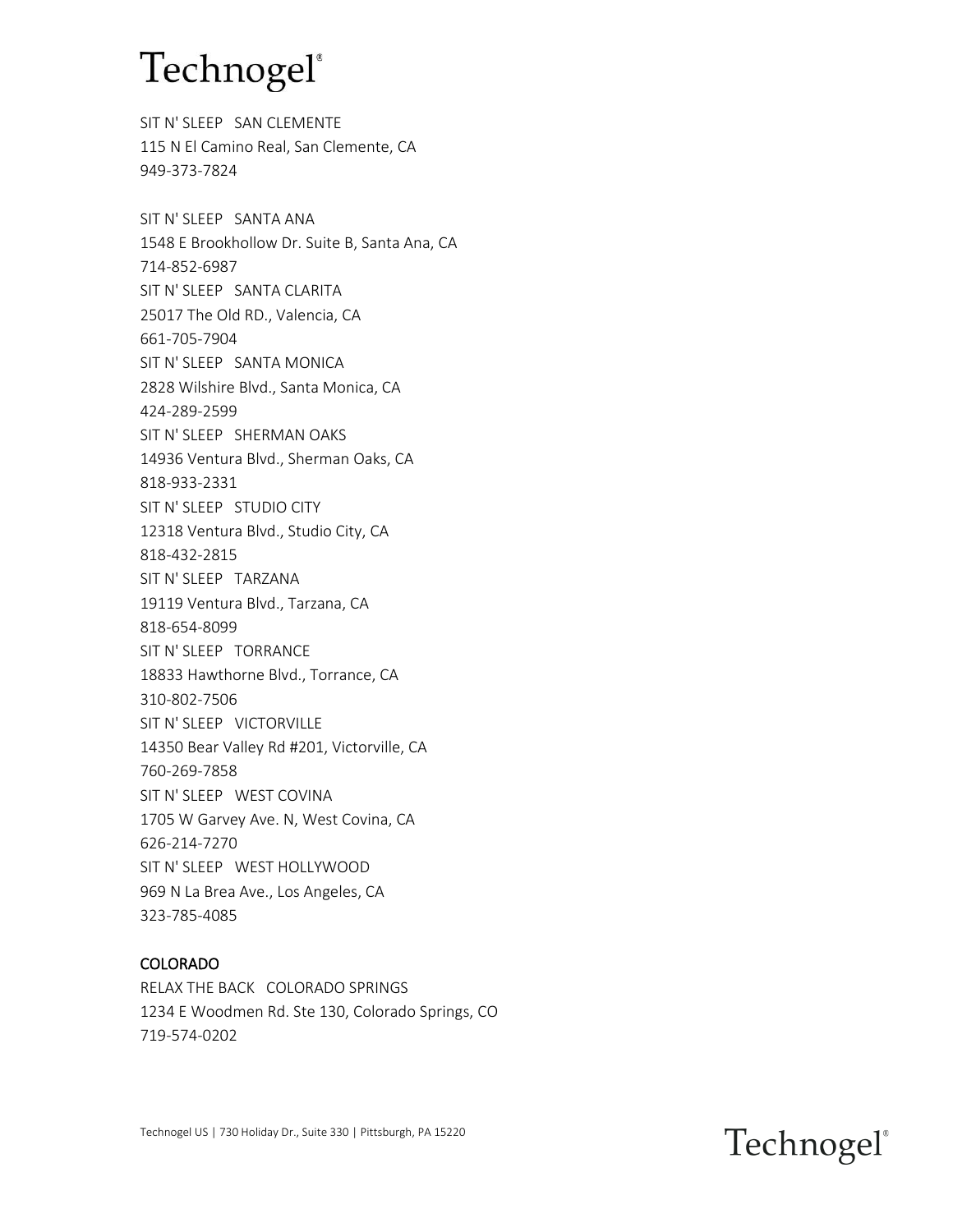RELAX THE BACK GLENDALE 320 S Colorado Blvd., Glendale, CO 303-355-2201 RELAX THE BACK LONE TREE 8441 S Yosemite St. Ste 3, Lone Tree, CO 303-773-2225

### **CONNECTICUT**

RELAX THE BACK GREENWICH 367 Greenwich Ave., Greenwich, CT 203-629-2225 RELAX THE BACK WEST HARTFORD 982 Farmington Ave., West Hartford, CT 860-236-3773 DELAWARE RELAX THE BACK WILMINGTON 3916 Concord Pike, Wilmington, DE 302-477-1303

### FLORIDA

DOMA HOME ST. PETERSBURG 2533 22nd. Ave. N, St. Petersburg, FL 727-327-9400 DOMA HOME TAMPA 4005 W Gandy Blvd., Tampa, FL 813-258-4500 RELAX THE BACK AVENTURA 20533 Biscayne Blvd., Ste 6, Aventura, FL 305-935-0001 RELAX THE BACK BOCA RATON 2200 Wglades Rd. Ste 101, Boca Raton, FL 561-417-4404 RELAX THE BACK CORAL GABLES 212 Miracle Mile, Coral Gables, FL 305-445-0445 RELAX THE BACK ESTERO 23050 Via Villagio, Ste 107, Estero, FL 239-498-2233 RELAX THE BACK FT. LAUDERDALE 1908 N Federal Hwy, Fort Lauderdale, FL 954-565-9994

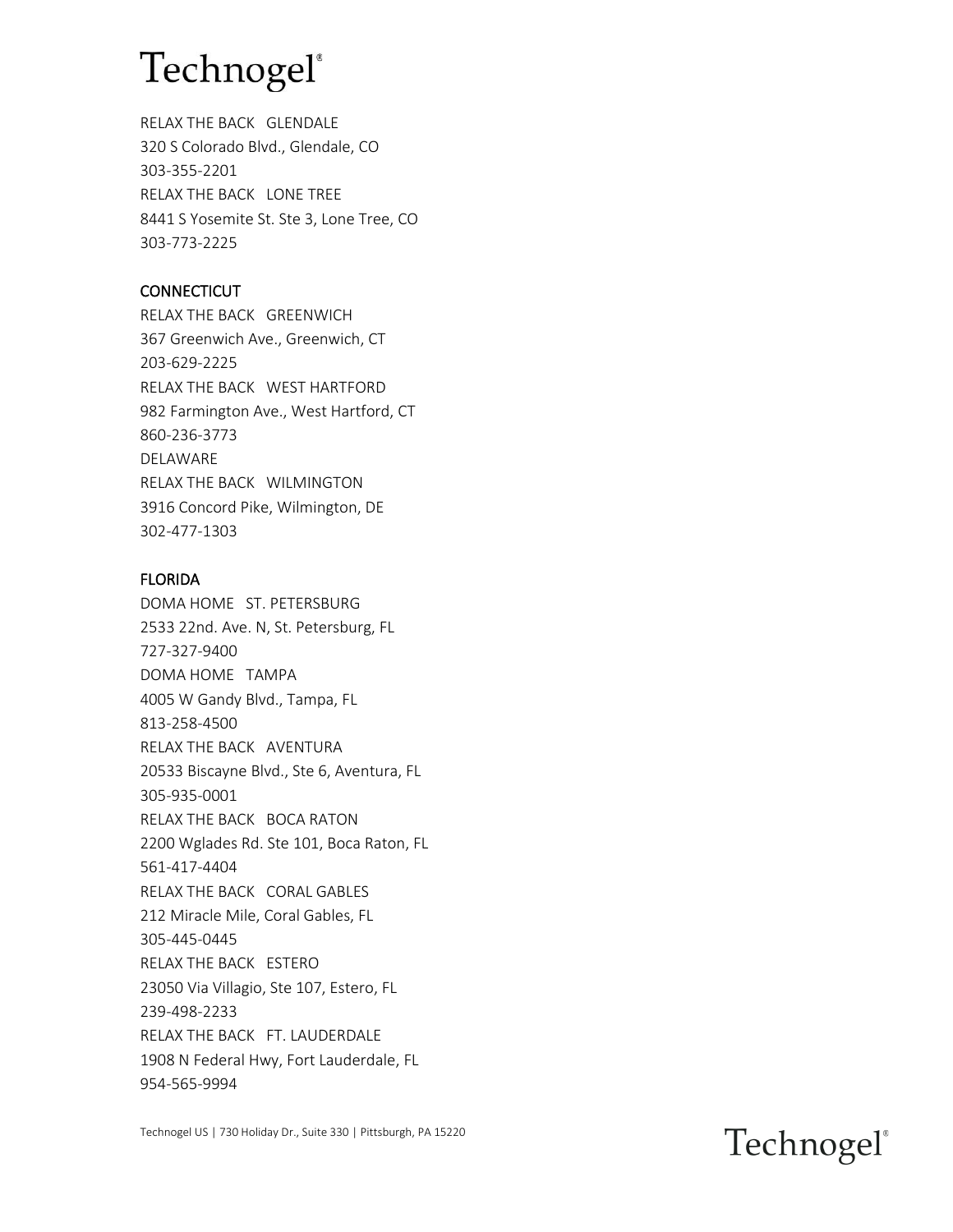RELAX THE BACK MIAMI 13619 S Dixie Hwy, Ste 129, Miami, FL 305-259-5535 RELAX THE BACK ORLANDO 4012 Eastgate Drive, Orlando, FL 407-345-1295 RELAX THE BACK PALM BEACH GARDENS 4550 PGA Blvd., Ste 101, Palm Beach Gardens, FL 561-721-9889 RELAX THE BACK PLANTATION 214 S University Dr., Plantation, FL 954-382-9900

NO BULL MATTRESS & MORE Largo 13240 66th Street N. Largo, FL 33773 727-538-4888

#### **GEORGIA**

RELAX THE BACK ALPHARETTA 7300 N Point Pkwy, Ste 110, Alpharetta, GA 770-667-1405 RELAX THE BACK ATLANTA 3330 Piedmont Rd NE, Ste 2, Atlanta, GA 404-848-7977 RELAX THE BACK KENNESAW 1300 Ernest W Barrett Pkwy NW, Kennesaw, GA 678-369-0086

#### HAWAII

BEDMART FURNITURE MAUI 380 Dairy Rd, Kahului,HI 808-376-2740 BEDMART HILO 2100 Kanoelehua Ave C-5, Hilo, HI 808-209-8288 BEDMART HONOLULU KING ST. 788 S King Street, Honolulu, HI 808-203-2903

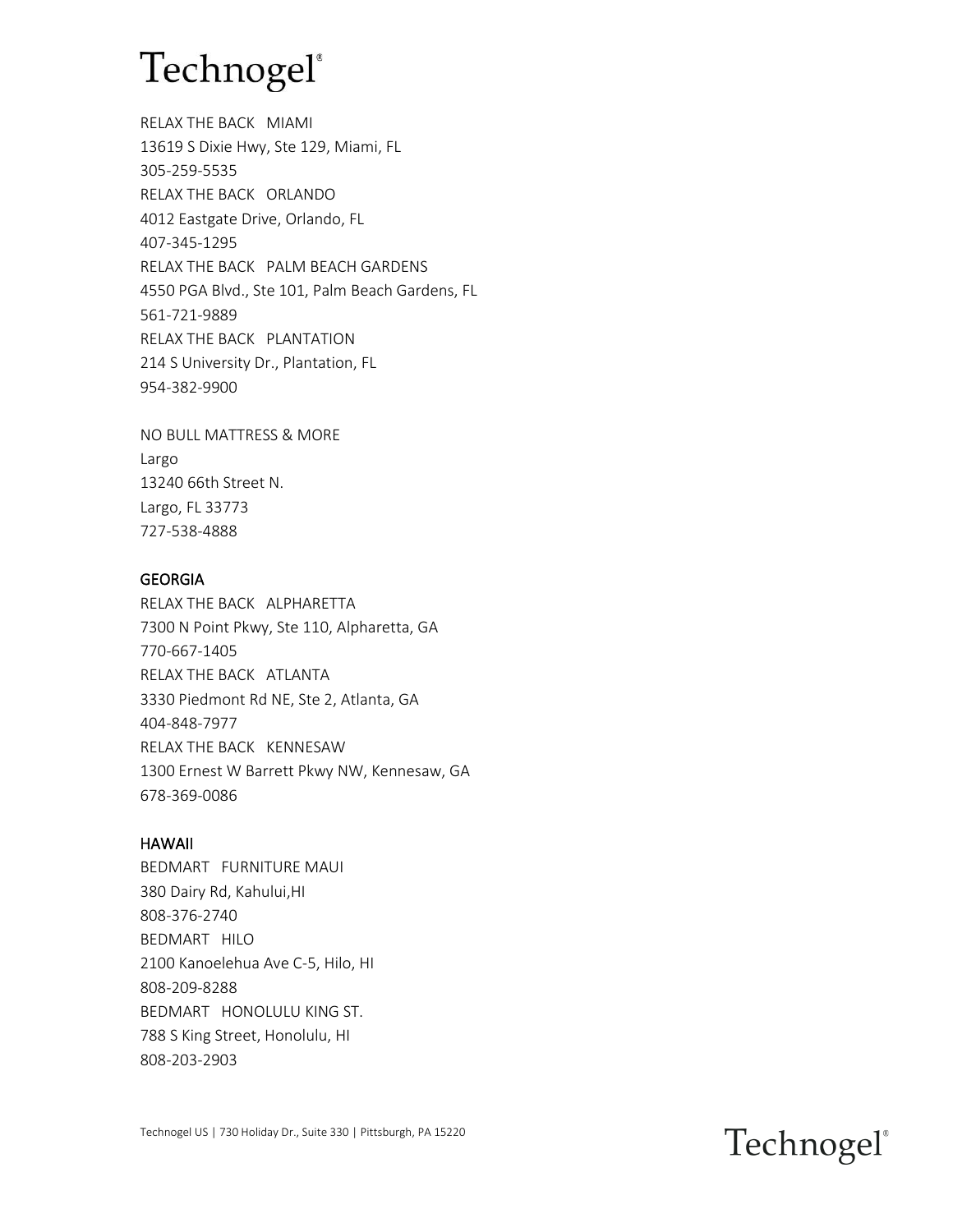BEDMART KAPIOLANI 1283 Kapiolani Blvd., Honolulu, HI 808-762-1945 BEDMART KAPOLEI MARKETPLACE 590 Farrington Hwy, Kapolei, HI 808-445-9430 BEDMART KAUAI 4454 Nuhou Street, Lihue, HI 808-376-2196 BEDMART KONA 73-5613 Olowalu Street, Kailua, HI 808-498-4741 BEDMART MAUI 444 Hana Hwy, Kahului, HI 808-214-6393

#### ILLINOIS

RELAX THE BACK CHICAGO 1925 N Clybourn Ave., Chicago, IL 773-348-2225 RELAX THE BACK NAPERVILLE 2555 W 75th. St. Ste 117, Naperville, IL 630-527-1900 RELAX THE BACK NORTHBROOK 840 Willow Rd. Ste F, Northbrook, IL 847-205-2555 SAM'S BEST BRANDS SPRINGFIELD 3101 Lindbergh Blvd., Springfield, IL 217-726-0000

### KANSAS

RELAX THE BACK OVERLAND PARK 11010 Metcalf, Overland Park, KS 913-661-9490

ORMANS 3 DAY FURNITURE 15205 Metcalf Overland Park, KS 66223 913-681-2841

#### **KENTUCKY**

Technogel US | 730 Holiday Dr., Suite 330 | Pittsburgh, PA 15220

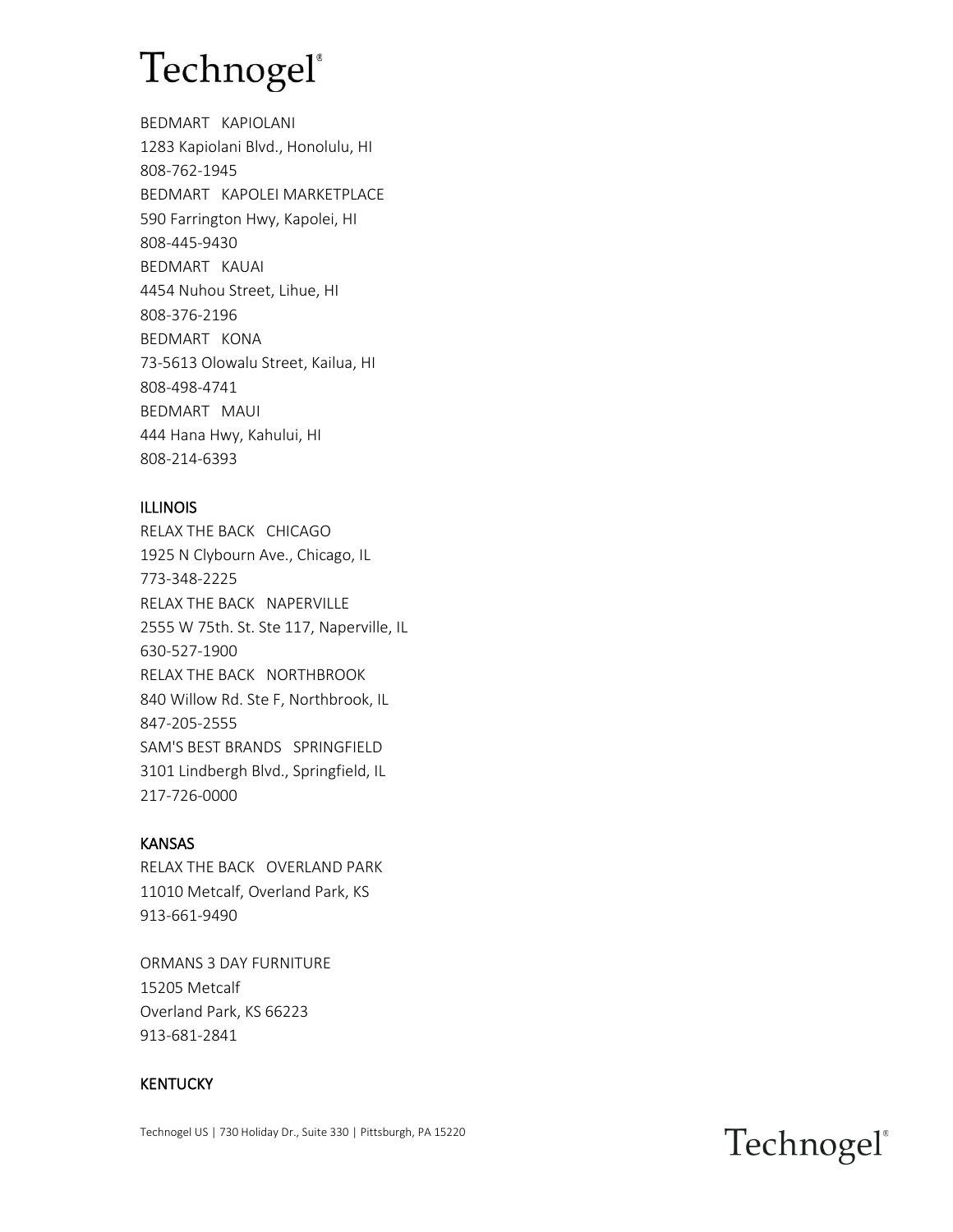RELAX THE BACK LOUISVILLE 260 N Hurstbourne Pkwy, Louisville, KY 502-384-7928

#### MARYLAND

HEALTHY BACK ROCKVILLE 1701 Rockville Pike, Rockville, MD 301-230-2225

#### **MASSACHUSETTS**

RELAX THE BACK BURLINGTON 85 Middlesex Trnpk, Suite 3030, Burlington, MA 781-273-2225

#### MICHIGAN

RELAX THE BACK BLOOMFIELD HILLS 6566 Telegraph Rd., Bloomfield Hills, MI 248-865-3380 RELAX THE BACK SHELBY TOWNSHIP 45215 Market Street, Shelby Township, MI 586-566-4318

#### MISSOURI

RELAX THE BACK CHESTERFIELD 1646 Clarkson Rd., Chesterfield, MO 636-728-0808 RELAX THE BACK CLAYTON 20 The Boulevard, Clayton, MO 314-727-4666

#### NEBRASKA

RELAX THE BACK OMAHA 13003 W Center Road, Omaha, NE 402-445-2980

#### NEVADA

RELAX THE BACK LAS VEGAS 8975 W Charleston Blvd, Las Vegas, NV 702-641-2225

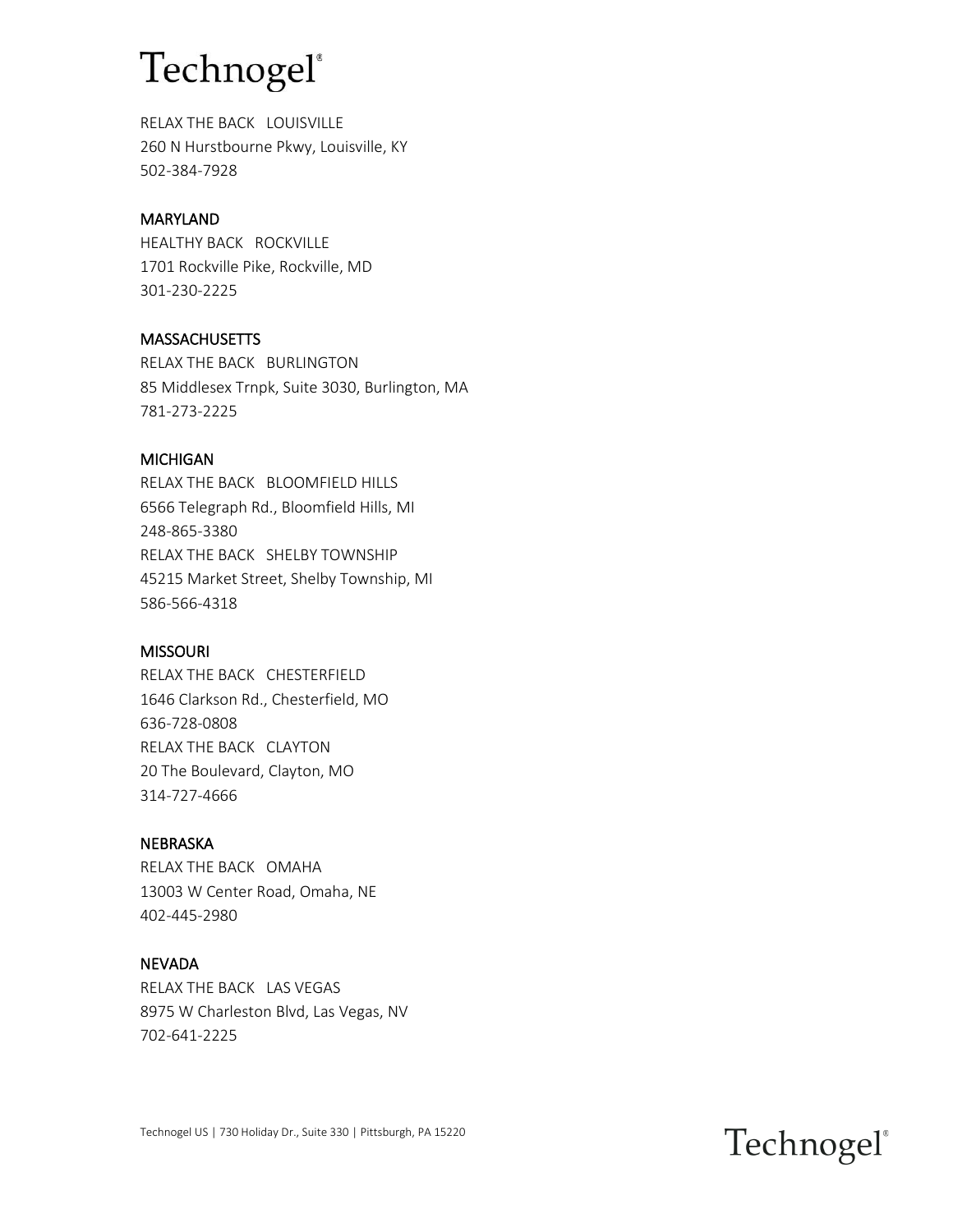### NEW JERSEY

RELAX THE BACK CHERRY HILL 1888 Marlton Pike E, Ste A, Cherry Hill, NJ 856-489-3331

NO BULL MATTRESS & MORE Cherry Hill 2060 Springdale Rd #600 Cherry Hill, NJ 08003 856-751-1371

### NORTH CAROLINA

RELAX THE BACK CHARLOTTE 4435 Park Road, Ste 100, Charlotte, NC 704-523-3377 RELAX THE BACK RALEIGH 4209 Lassiter Mill Road, Ste 108, Raleigh, NC 919-782-2432

NO BULL MATTRESS & MORE Charlotte 2928 Monroe Rd Charlotte, NC 28205 704-332-8090 NO BULL MATTRESS & MORE Gastonia 206 S New Hope Rd Gastonia, NC 28054 980-320-1190 NO BULL MATTRESS & MORE Matthews 12999 E Independence Blvd Matthews, NC 28105 704-882-9700 NO BULL MATTRESS & MORE Charlotte – Southend 7143 South Blvd Charlotte, NC 28273 704-643-9201

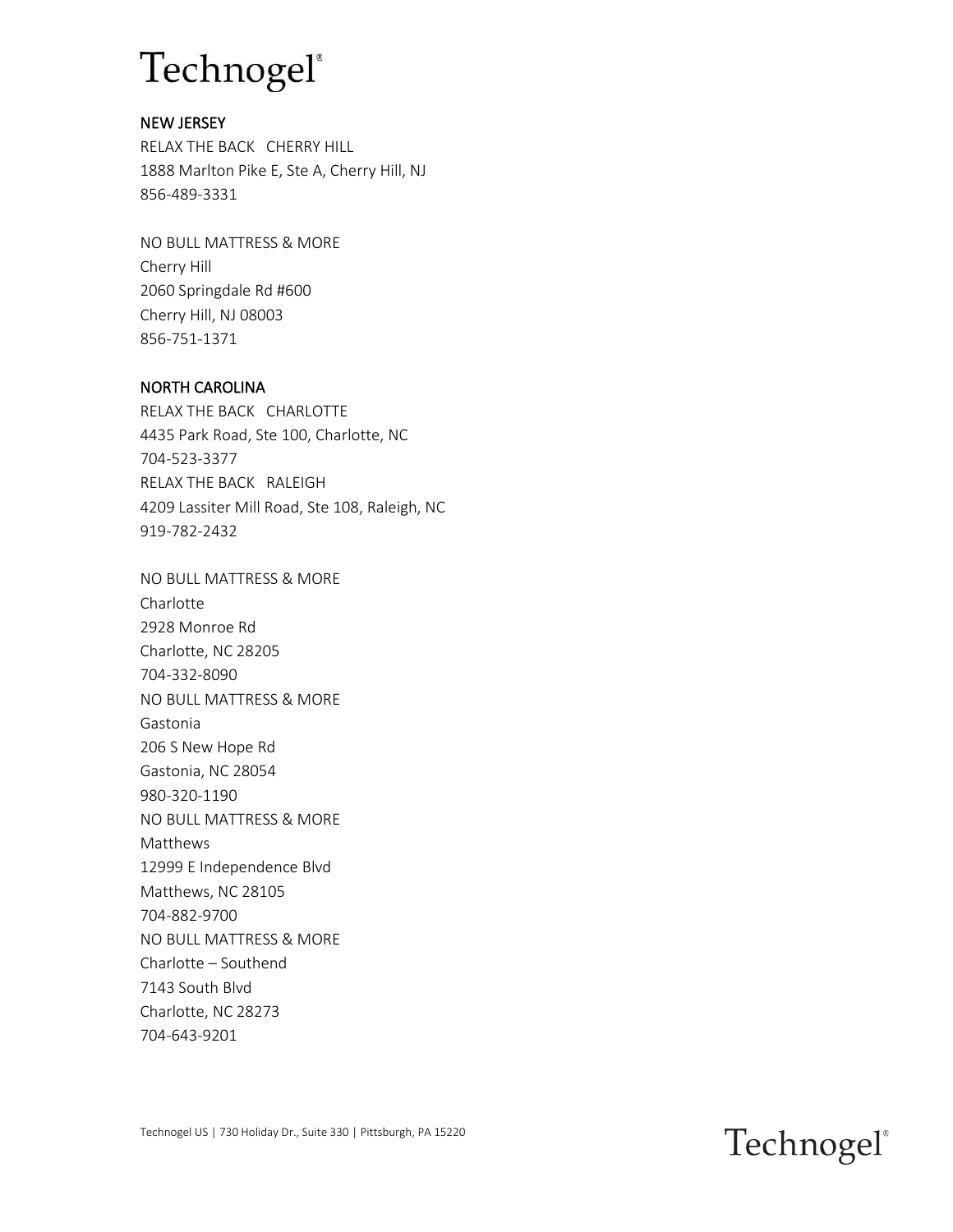NO BULL MATTRESS & MORE UNCC 10039 University City Blvd Charlotte, NC 28213 Phone: 980-430-3088

### OKLAHOMA

RELAX THE BACK OKLAHOMA CITY 10505 N May Ave.,Oklahoma City, OK 405-858-8828 RELAX THE BACK TULSA 8421 E 61st. Street, Ste H, Tulsa, OK 918-254-6570

#### OREGON

BEDMART 185TH. AVE 2341 NW 185th. Ave., Hillsboro, OR 503-546-1164 BEDMART BANGY ROAD 15387 Bangy Road, Lake Oswego, OR 503-639-9750 BEDMART BEAVERTON OUTLET 4315 SW 142nd. Ave., Beaverton, OR 503-6410888 BEDMART BROADWAY EAST 1815 NE Broadway, Portland, OR 503-894-9471 BEDMART CASCADE AVE 9685 SW Cascade Ave., Beaverton, OR 971-228-8837 BEDMART CLACKAMAS 8050 SE Causey Ave., Milwaukie, OR 503-786-8020 BEDMART DELTA PARK 1182 N Hayden Meadows Dr., Portland, OR 503-286-3813 BEDMART EAST BEND 2220 NE Hwy 20, Bend , OR 541-330-1375 BEDMART GRESHAM 419 NW Burnside Rd, Gresham, OR

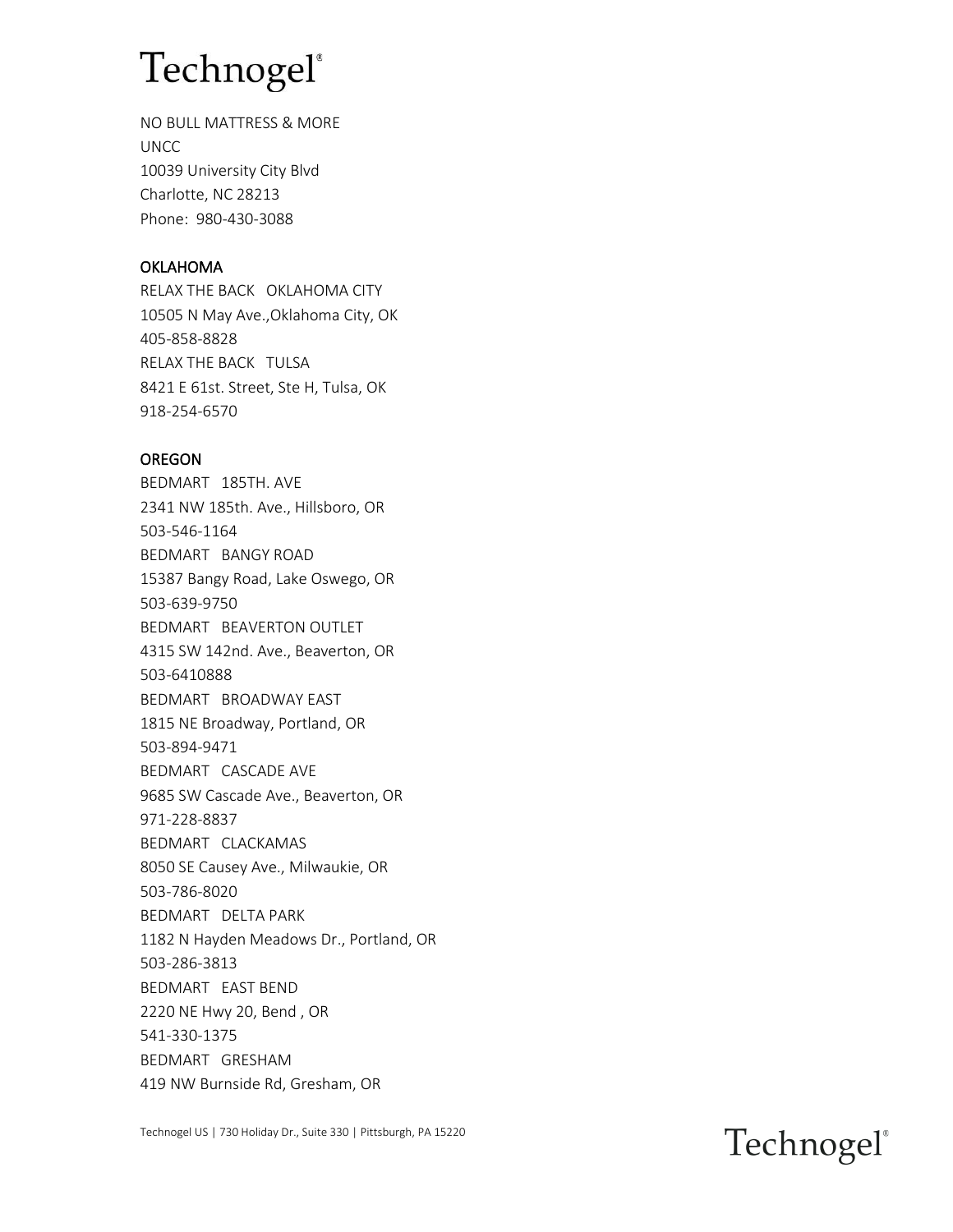503-489-1800 BEDMART HILLSBORO 2275a SE Tualatin Valley Hwy, Hillsboro, OR 503-546-1162 BEDMART JANTZEN BEACH 12425 N Starlight Ave., Portland, OR 503-546-3325 BEDMART LASKE OSWEGO 6670 SW Bonita Rd.,Tigard, OR 503-546-3328 BEDMART MADRAS OUTLET 525 SW 5th. Street, Madras, OR 541-460-5074 BEDMART NE BROADWAY 935 NE Broadway St., Portland, OR 503-546-1171 BEDMART NW 14TH. AVE 536 NW 14th. Ave., Portland, OR 503-894-8159 BEDMART PEARL DISTRICT 1039 NW Glisan St., Portland, OR 503-546-7815 BEDMART PORTLAND OUTLET 12847 Northeast Airport Way, Portland, OR 503-252-7404 BEDMART REDMOND 2498 S Hwy 97, Redmond, OR 541-316-2055 BEDMART ROBAL ROAD VILLAGE 20504 Robal RD, Bend, OR 541-460-5075 BEDMART SALEM OUTLET 1841 Lancaster Drive NE, Salem, OR 503-779-1599 BEDMART SCHOLLS FERRY 8795 SW Scholls Ferry Rd., Portland, OR 503-546-1166 BEDMART SE 82ND. 10822 SE 82nd. Ave, Happy Valley, OR 503-546-1173 BEDMART SHERWOOD

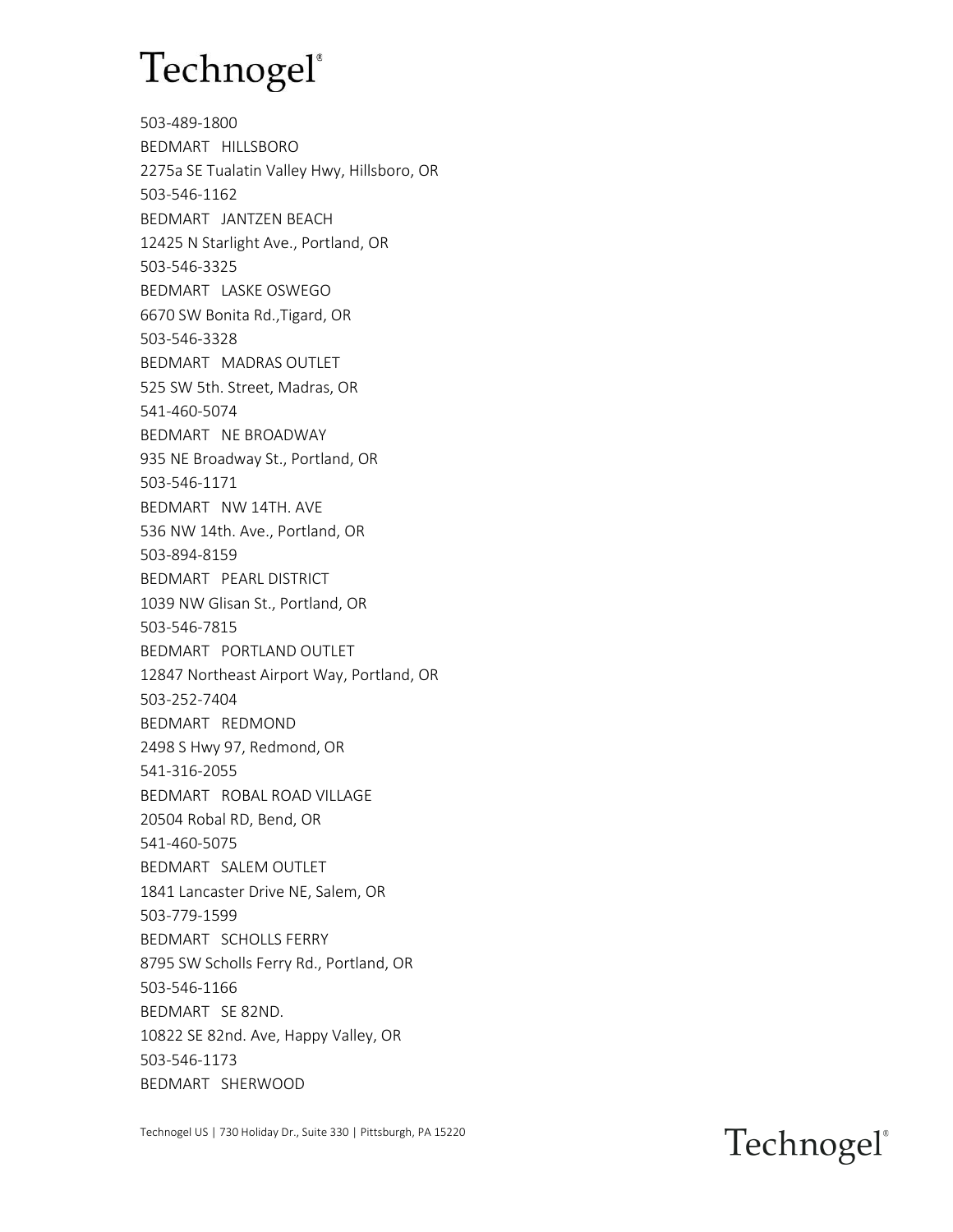16030 SW Tualatin-Sherwood RD., Sherwood, OR 503-546-1168 BEDMART SOUTH SALEM 3411 Commercial St. SE, Salem, OR 503-485-0388 BEDMART TANASBOURNE 17255 NW Cornell Rd., Beaverton, OR 503-546-3340 BEDMART WALKER CENTER 2730 Cedar Hills Blvd.,Beaverton, OR 503-469-0456 BEDMART WASHINGTON SQUARE 10487 SW Cascade Ave., Tigard, OR 503-546-3326 RELAX THE BACK BEAVERTON 2750 SW Cedar Hills Blvd., Beaverton, OR 503-643-1088 RELAX THE BACK CLACKAMAS 8422 SE Sunnyside Road, Clackamas, OR 503-303-5171 RELAX THE BACK EUGENE 110 Oakway Rd., Ste A, Eugene, OR 541-485-7441

#### PENNSYLVANIA

RELAX THE BACK BRYN MAWR 1016 W Lancaster Ave., Bryn Mawr, PA 610-896-5515

#### SOUTH CAROLINA

RELAX THE BACK GREENVILLE 1129 Woodruff Rd., Ste A, Greenville, SC 864-987-0555 RELAX THE BACK MOUNT PLEASANT 1795 N Hwy 17, Ste 5, Mount Pleasant, SC 843-881-1866

NO BULL MATTRESS & MORE Bluffton 4380 Bluffton Parkway Bluffton, SC 29910

Technogel US | 730 Holiday Dr., Suite 330 | Pittsburgh, PA 15220

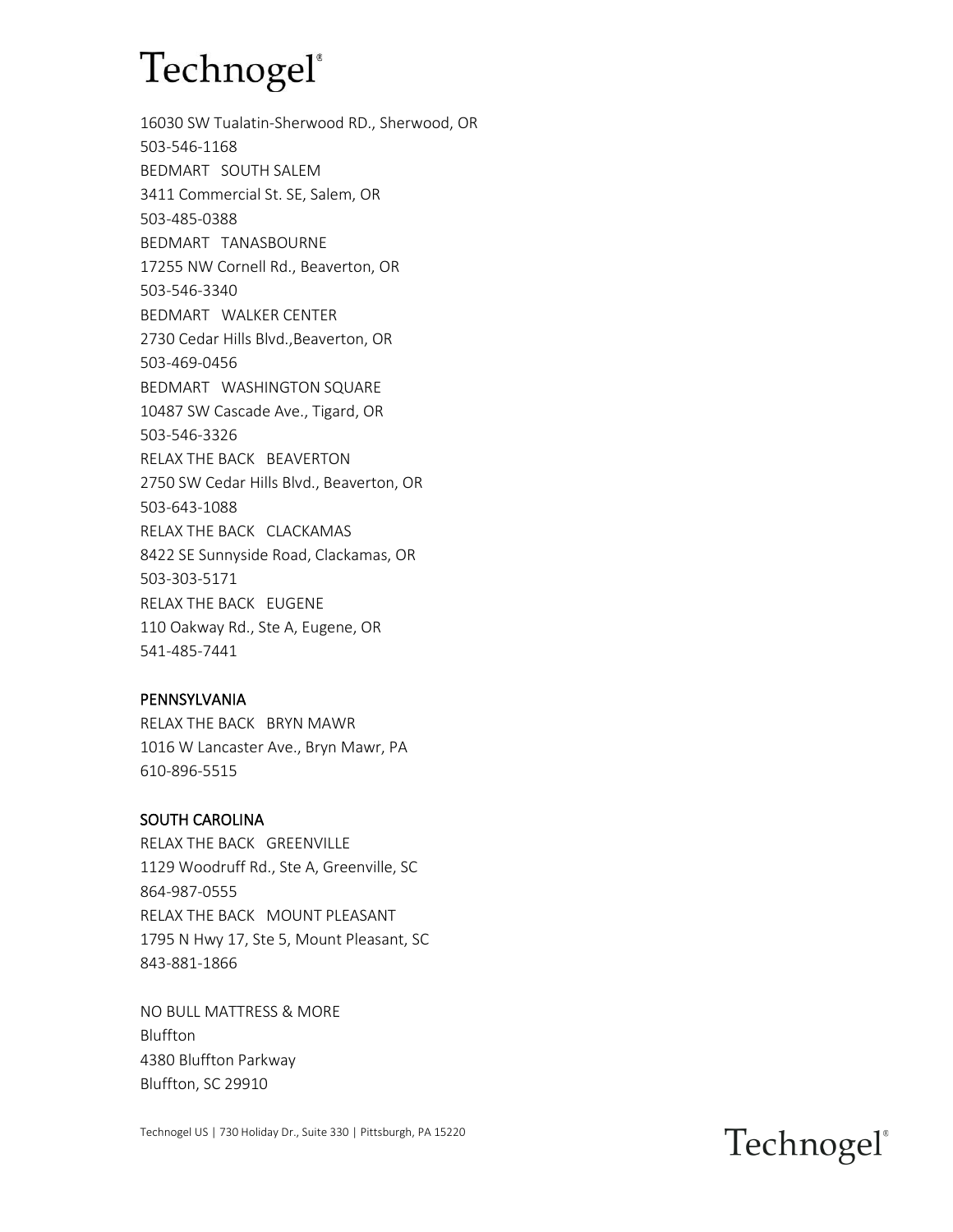Phone: 843-815-3031 NO BULL MATTRESS & MORE Charleston – Clements Ferry 404 Jessen Lane Charleston, SC 29492 843-388-5460 NO BULL MATTRESS & MORE Charleston – Mt. Pleasant 1220 Ben Sawyer Blvd Mt. Pleasant, SC 29464 843-216-8815 NO BULL MATTRESS & MORE Charleston – North Charleston 4220 Dorchester Road North Charleston, SC 29405 843-744-3337 NO BULL MATTRESS & MORE Charleston – Summerville 1580 Old Trolley Road, Unit E Summerville, SC 29485 843-594-3949 NO BULL MATTRESS & MORE Charleston – West Ashley 14 Windermere Blvd Charleston, SC 29407 843-737-0447

### **TENNESSEE**

RELAX THE BACK MEMPHIS 4646 Poplar Ave, Ste 125, Memphis, TN 901-683-8385 RELAX THE BACK NASHVILLE 2020 Glen Echo Rd., Nashville, TN 615-460-0004

#### **TEXAS**

RELAX THE BACK ADDISON 5100 Belt Line Rd. St 840, Addison, TX 972-239-2225

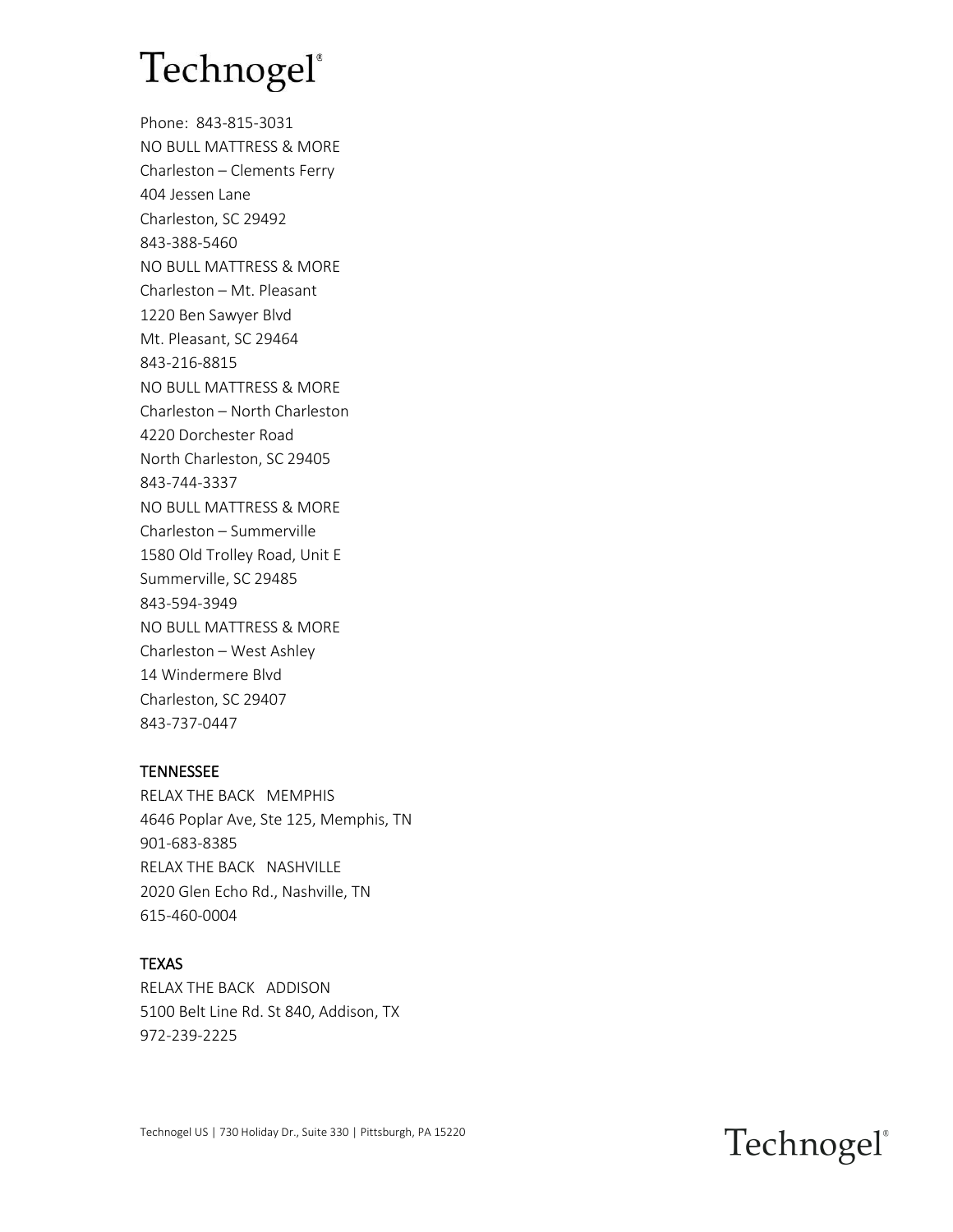RELAX THE BACK AUSTIN 12701 Hill Country Blvd., Ste O-105, Austin, TX 512-263-8855 9607 Research Blvd. Ste 140, Austin, TX 512-342-2225 RELAX THE BACK COLLEGE STATION 1402 Harvey Road, College Station, TX 979-696-3900 RELAX THE BACK DALLAS 5959 Royal Lane, Ste 624, Dallas, TX 214-363-3746 RELAX THE BACK FORT WORTH 5916 Curzon Ave., Fort Worth, TX 817-732-6797 RELAX THE BACK HOUSTON 5000 Westheimer Rd. Ste 590, Houston, TX 713-552-1500 5314 Kirby Drive, Houston, TX 713-529-1525 780 W Sam Houston Pkwy N, Ste 300, Houston, TX 713-461-5800 RELAX THE BACK KATY 23501 Cinco Ranch Blvd. Ste H 110, Katy, TX 281-693-6325 RELAX THE BACK LUBBOCK 4210 82nd. Street Ste 226, Lubbock, TX 806-791-5410 RELAX THE BACK PLANO 8240 Preston Rd. Ste 105, Plano, TX 469-633-0070 RELAX THE BACK SOUTHLAKE 2175 E Southlake Blvd Ste 150, Southlake, TX 817-410-2400 RELAX THE BACK THE WOODLANDS 9595 Six Pines Drive Ste 1200, The Woodlands, TX 281-298-5000

ROCKWOOD FURNITURE AMARILLO 11570 I-27 Interstate, Amarillo, TX 806-358-8778 URBAN MATTRESS CENTRAL AUSTIN